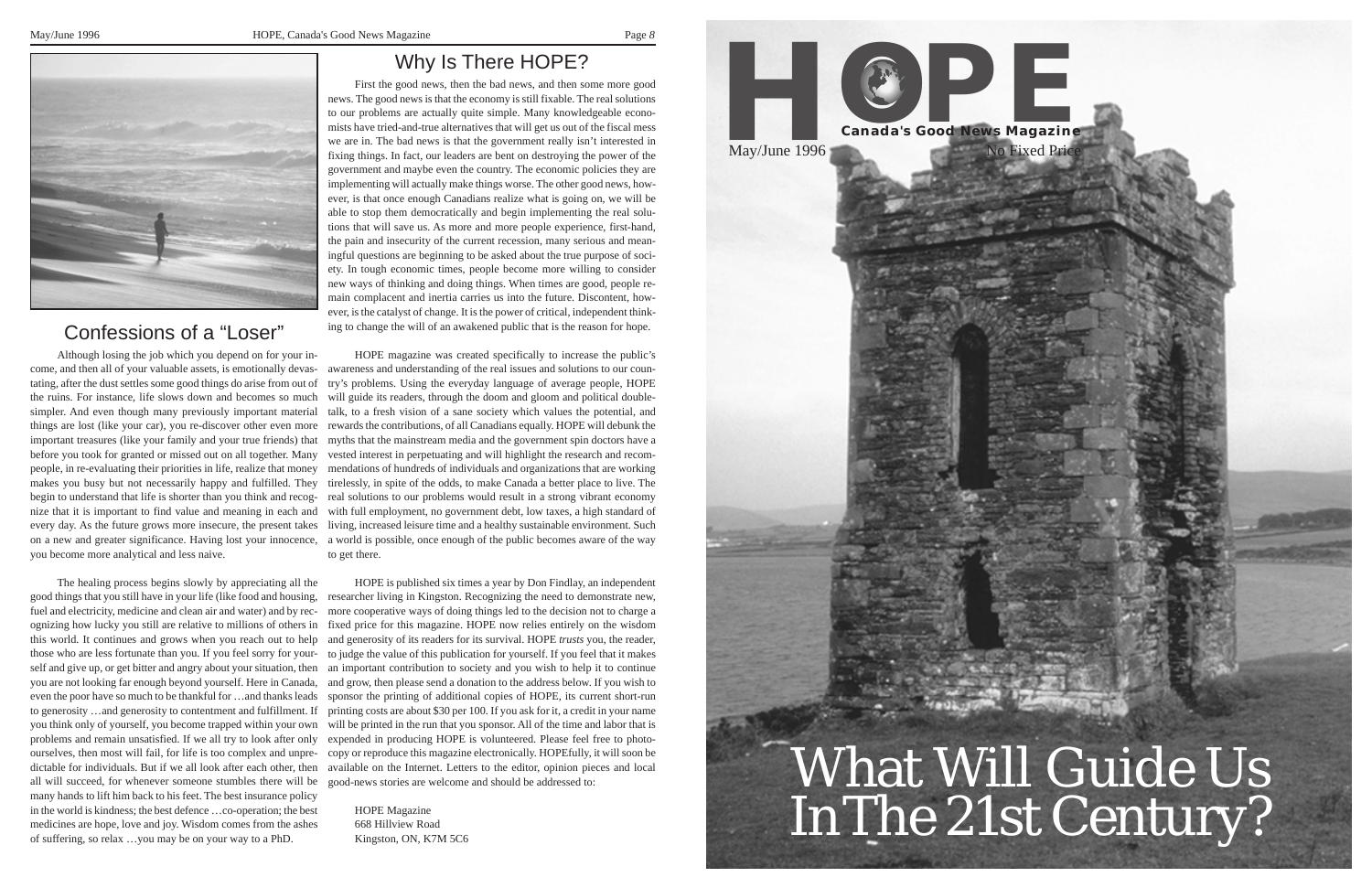Why do fewer and fewer **Canadians** believe that "the Left" can solve our problems ?

Before the unemployed and the working poor can really begin to improve the quality of their lives, they must fully understand that there is no such thing as the "self-made" man. Our culture still perpetuates the myth that anyone with initiative and persistence can create a for-

tune for himself by working hard and working "smart". That such a rugged, independent individual must exploit the skill and talent of many other people on his way to the top is rarely acknowledged. Nor is any credit given to society for providing him with a publiclyfunded education and healthcare system, an inherited science and technology base, a subsidized infrastructure of transportation and communication links, public utilities and serviced land, many political and legal supports and numerous tax and financial advantages. From his birth to his success, such an entrepreneur benefits enormously from the accumulated contributions of hundreds, possibly thousands, of other people, most of whom he has never even met, yet the myth of the self-made man continues to be glorified. In reality, however, there is no such thing as true independence or self-reliance. We are all co-dependent upon someone for everything we are and everything we do. "No man is an island, entire of itself; every man is a piece of the continent, a part of the main …" John Donne, Devotions XVII.

Nowhere is our interconnectedness more obvious than in our incomes. The unemployed rely upon the goodwill of the state for their survival. Employees depend upon the goodwill of their employers to provide them with a decent, living wage. Employers rely upon the goodwill of their customers for their existence. All depend upon a stable flow of income between producers and consumers. In the last half of this century, however, industrialization and labour-replacing technologies have been destroying the critical balance of co-dependency between employers and their employees that made the industrial revolution possible in the first place. As new technologies reduce the importance of human labour as a component of production, the value of human labour declines relative to the price of most goods and services while the relative cost of all capital components rises. What a man was paid for his la-

bour to produce a product used to be much closer to the final price that he was expected to pay to consume that product. Since the 1970s, however, this gap between earning power and consumption expectations has been growing steadily and the chasm separating the two has been bridged with debt. The surplus of labour that has arisen has tipped the

Although many Canadians continue to support some of the basic ideologies of the Left, politically the Left has become almost totally irrelevant. Why have the strategies of the Left failed to win widespread public support? Why has the movement failed to bring about any significant positive change?

Strategically, the generals of the Left have been leading their troops into battles they cannot possibly win. They have been trying to attack the two most heavily armed fortresses of "the system", the government and the corporate sector. Like ants charging an elephant, their size and resources are far too small to represent any serious threat. Poorly funded and committed only to protecting their own particular set of narrow interests, the soilders of the Left are no match for the colossal financial strength and media muscle of the Right. As long as their actions reduce costs and provide additional savings for the Right, they are allowed to protest. Once corporate profits are negatively affected, however, their constitutional rights are quickly usurped and their demands "settled" through arbitration. What war has ever been won by attacking the central stronghold of the enemy first? All wise generals examine the supply lines of their enemy and develop strategies to prevent strategic resources from reaching their command centres. At the same time, the wise leader ensures that his own supply line of critical resources is secure. The Right's critical resource is labor; the Left's critical resource is income.

crowing says far more about their own<br>greed than anything reliable about the character of the victims of their attacks. The idea that the unemployed and working poor are responsible for their own economic misfortune is simply absurd. Those who criticize their dependency and accuse them of being lazy or ignorant are simply trying to justify their own eagerness to exploit others. Their greed than anything reliable about the Before the poor and unemployed can begin to save themselves they must first stop feeling guilty about their misfortune. They need to clearly understand that regardless of our present situation in life, we are all co-dependent on each other. They must realize that the root cause of their difficulties has more to do with the failure of the entire economic system than it does with any personal weakness. They must also understand that finding a job and moving out of one cruel dependency (unemployment) and into another one (meaningless and exploitive, low-paid work) may not necessarily be in their best interests. Everyone alive should have the right to expect more from life than that. Everyone alive deserves the freedom and dignity to choose for themselves how they will contribute their knowledge, creativity, talent and passion to society. Once people fully appreciate that the notion of the self-made, independent man is merely a clever myth invented to justify and perpetuate the economic exploitation of others, then the leap away from a deteriorating society based on confrontational competition towards one of co-dependent co-

The rallying cry of the Left has been to "Change the System". How on earth is an ant going to change an elephant? Certainly not by telling the elephant that it is mean. Certainly not by yelling "Stop, or I'll yell stop again." What real power can an ant have over an elephant so long as it depends entirely on the elephant for its survival (ie. income)? Surely by now the leaders of the Left can see as clearly as most of their membership does that their strategies are futile. The left simply doesn't have the necessary resources to "Change the System". Besides the system's own greed will destroy it anyway. Every 60 or 70 years, the build-up of debt and interest costs flattens the monster until an enormous amount of credit has been liquidated or written off …and we're about due for another "correction" soon.

Rather than leading a campaign to "Change the System" and attacking the main fortress of corporate capitalism, the Left would be wiser to urge the public to "Ignore the System" and to "Change the People". Instead of revolution, we need evolution. By constantly documenting how corrupt and unjust "the system" is, the Left actually helps the Right disempower people by intensifying their negative emotions of anger, fear and despair and by perpetuating a sense of hopelessness. In such an environment, the morale of the troops weakens and they become more willing to retreat or even surrender. The mainstream media's primary role is not to inform or misinform the public. It is to control the public's attention and to dump emotional toxins into society in order to perpetuate the anxiety and sense of emptiness which helps advertisers sell their fantasies and diversions. When people are preoccupied with arguing about the best way to treat the symptoms of a sick society, they tend to overlook the underlying causes of the illness completely.

By using its resources to educate the people on how to become less reliant on "the system" for their income (through alternative currencies and co-operative action), the Left could change the emotional state of the public and build an unstoppable movement towards a truly just and economically-democratic society. Such a program of adult education would not only broaden the Left's base of support and secure their supply line of income, which is essential to win the bigger battle anyway, it would also interrupt the supply line of desperate, exploited labor that is necessary for "the system" to survive. So long as the Right can continue to assassinate the credibility of the Left with their economic marksmen, the Left's war of words will remain irrelevant to the majority of the public. If, however, the left was to light the flame of positive, co-operative action, the motion of the movement and the glow emanating from the inner contentment of its participants would stand out like a beacon, drawing in others from out of the dark.



scale of co-dependency in favour of employers and has allowed them to exert a further downward pressure on wages, causing the gap to widen even more. Clearly such labour exploitation is unsustainable in any modern society. Once the consumption base

deteriorates sufficiently, the whole economic system must collapse. The co-dependency between labour and management, and between consumers and producers must be recognized and the myth of independence abandoned.

operation, or co-operative self-sufficiency, becomes much less frightening. Perhaps it is the poor who must lead the rest of the world to a more fulfilling and sustainable future. Perhaps, by helping themselves through co-operative action, the poor will teach others how to find meaning and joy in their lives too.

## The Myth of Independence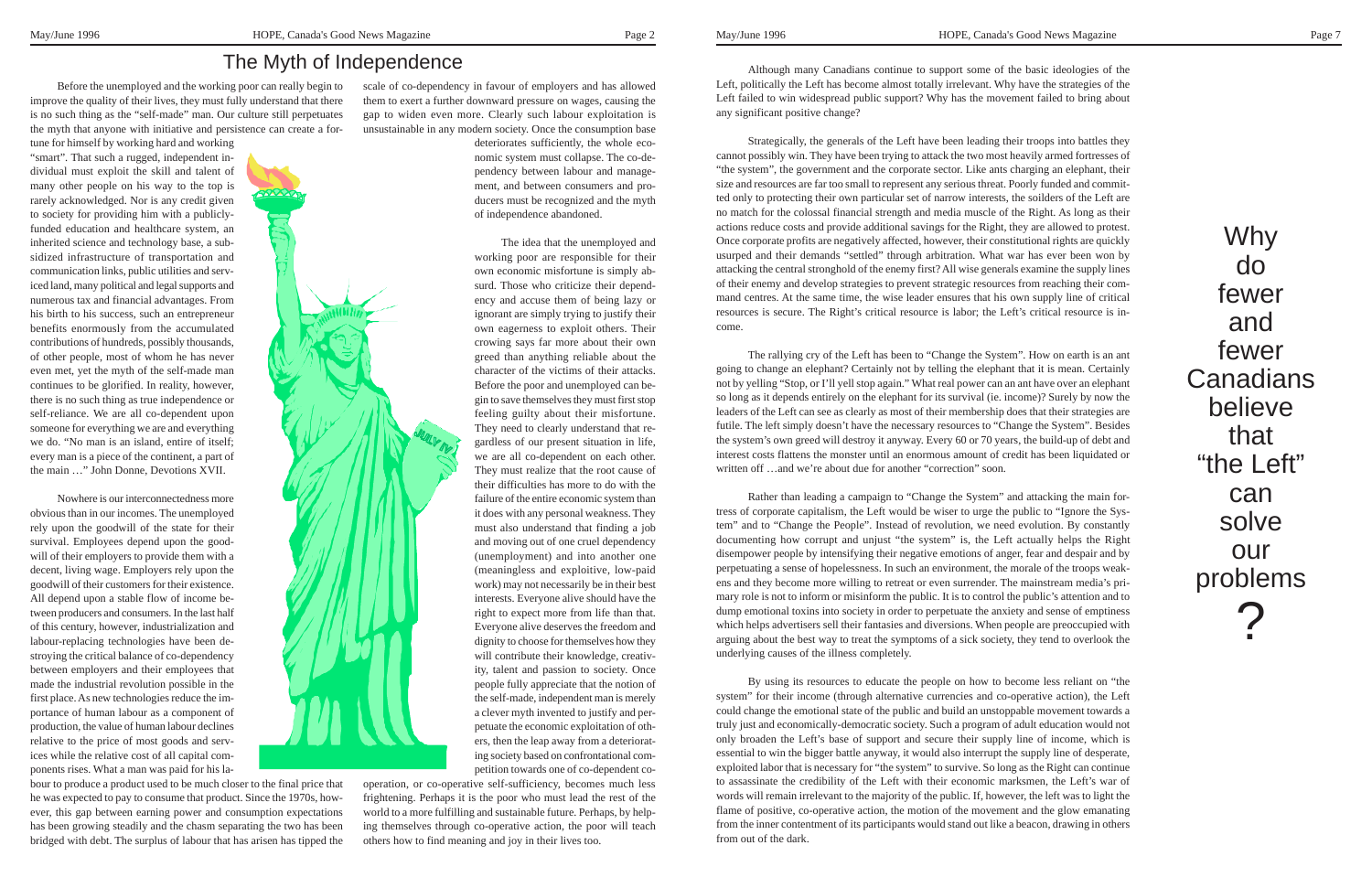Knowledge alone is not enough to motivate people to take positive and effective action

### Death By Consensus

executive body. No group "leader" would be required and no member or group of members would have any power to control any other member other than their individual autonomy to withhold their voluntary support for any particular proposal. All group activities would be determined entirely by whether or not there were enough members willing to participate in a suggested action to successfully carry it

Once upon a time, ten passionately creative designers were called from a deadening process that, in order to succeed, must reduce their together to collaborate on the design of an exciting new swing. Each gifts of creativity and passion to the lowest-common denominator. was an expert in a particular field of study and was renown around the Although obtaining consensus might make sense democratically, it obliterates the uniqueness and diversity of the individuals that it claims that the only rule governing the final design was that each designer to represent. Solutions designed around the lowest-common denomimust agree with it. As all of them had extremely busy lives, a time nator are rarely daring and exciting. What is gained in solidarity is often lost in insipidity. world for his abilities in that area. Once assembled, they were told limit was set to confine their activities.

cient to inspire effective action.

Surely the time has come to begin working on a new approach to co-ordinating group action. Any new method must not usurp the freedom and distinctiveness of the individual in order to establish a group identity. Rather it must strive to compliment and amplify any individual effort by channelling information and resources to all those who wish to support, *as individuals,* any particular ideas or events that are suggested or planned by any of the group's *individual members*. In such a group there would be no need for an administrative and on they continued this way, each specialist taking a turn to present council. Members of the group would never be expected to submit any of their autonomy to an The first designer, having spent most of his life studying the dynamics of friction, proposed a marvelous scheme which reduced the total drag on the swing to almost nothing. The second man, famous for his advanced work in materials engineering, suggested a brilliant solution which cut the total weight of the assembly in half. The third designer, renown worldwide for her devotion to the science of human ergonomics, put forth a remarkable proposal which if implemented would create the most comfortable swing ever built. On his or her ideas for the ultimate solution.

You will not change the ineffective actions of a knowledgeable man who lacks positive emotions by merely giving him more knowledge. Likewise, an increase in positive emotions alone will not help change the ineffective actions of a man who is lacking in knowledge.

A wise teacher will recognize that he must have the patience to wait while hope and joy are nurtured. He will also realize that it will take an enormous amount of exposure to, and reinforcement of, the positive to counterbalance the fear and anger that the news media constantly generates in the hearts and minds of average citizens. Belief and hope grow slowly.

As fear and anger build, they push the resulting actions down the scale. A man with knowledge will ignore that knowledge and act like an ignorant man if his negative emotions increase sufficiently.

out. Such a loosely structured organization would encourage individual creativity and initiative, and would generate excitement and diversity within the membership. Also, by rotating organizational roles and responsibilities, it would be far less susceptible to volunteer burnout. that they agreed on, however, another dispute broke out and the group Most important, however, it would help demonstrate to people that they need not depend on a handful of administrators to find solutions to their problems or to act on their behalf. It would encourage people to take direct responsibility for improving the quality of their lives by sign team was to have made their presentation, she found only a letter changing their own actions and would show them that, by working together, people can achieve co-operative self-sufficiency. their extravagant personal tastes to interfere with the rationality of good design. Now only a few hours away from their pre-arranged moment of presentation, the group made one last desperate attempt to reach some sort of design consensus. As they began to sketch the points disbanded. When the project coordinator arrived at the site where the dewhich expressed the designer's regret for having been forced to aban-

Negativity will prevent people from believing and supporting the most positive and effective solutions. They will dismiss them or ridicule them saying that they are not possible, practical or realistic. Positive emotions are a prerequisite of understanding and positive action. Negativity makes people unwilling to accept positive solutions.

Even with adequate knowledge, people may relapse many times into negativity and ineffective action. For instance, they may become frustrated by a lack of progress or because others won't believe them. This is natural and must be remedied by reinforcing their knowledge and reaffirming the positive. A positive person builds, a negative person destroys.

For society to improve, the people must begin to improve themthe lowest common denominator of agreement possible within the selves by increasing their knowledge and understanding of monetary and economic matters. They must take control of their own destiny and stop waiting for the administrators to help them. Whether they are politicians, government bureaucrats, union leaders or corporate managers, the administrators are not concerned about what is best for the average citizen. They are only interested in perpetuating a feudal system that bestows enormous privilege upon themselves and their friends. **Adult education, enhanced by local currency, to propel co-opera**of their convictions, the designers could do nothing except withdraw **tive action, is the only peaceful path to economic democracy.** we have continued to use that simple swing design which represented group. \* \* \* \* \* This simple tale reveals the tragedy inherent in the process of consensus building. Ten highly motivated people were forced to flee from a sterile exercise that could not possibly accomodate their individual passion and creativity. Unwilling to compromise the intensity



After several days of continuous and excited debate, the group realized that their completion deadline was fast approaching and that they were no closer to an agreement on the final design than they had been at the start of the project. The highly practical, cost engineer was beginning to get very angry with the other designers and he accused them of allowing



don the assignment and their unfinished sketch. Ever since that day,

**ANGER, FEAR & DESPAIR**

HOPE, JOY & PEACE KNOWLEDGE KNOWLEDGE + EMOTION +

 $+$ 

+

=

=

ACTION

POSITIVE, EFFECTIVE ACTION

INACTION

POSITIVE, INEFFECTIVE ACTION

 $=$ 

HOPE, JOY & PEACE  $=$